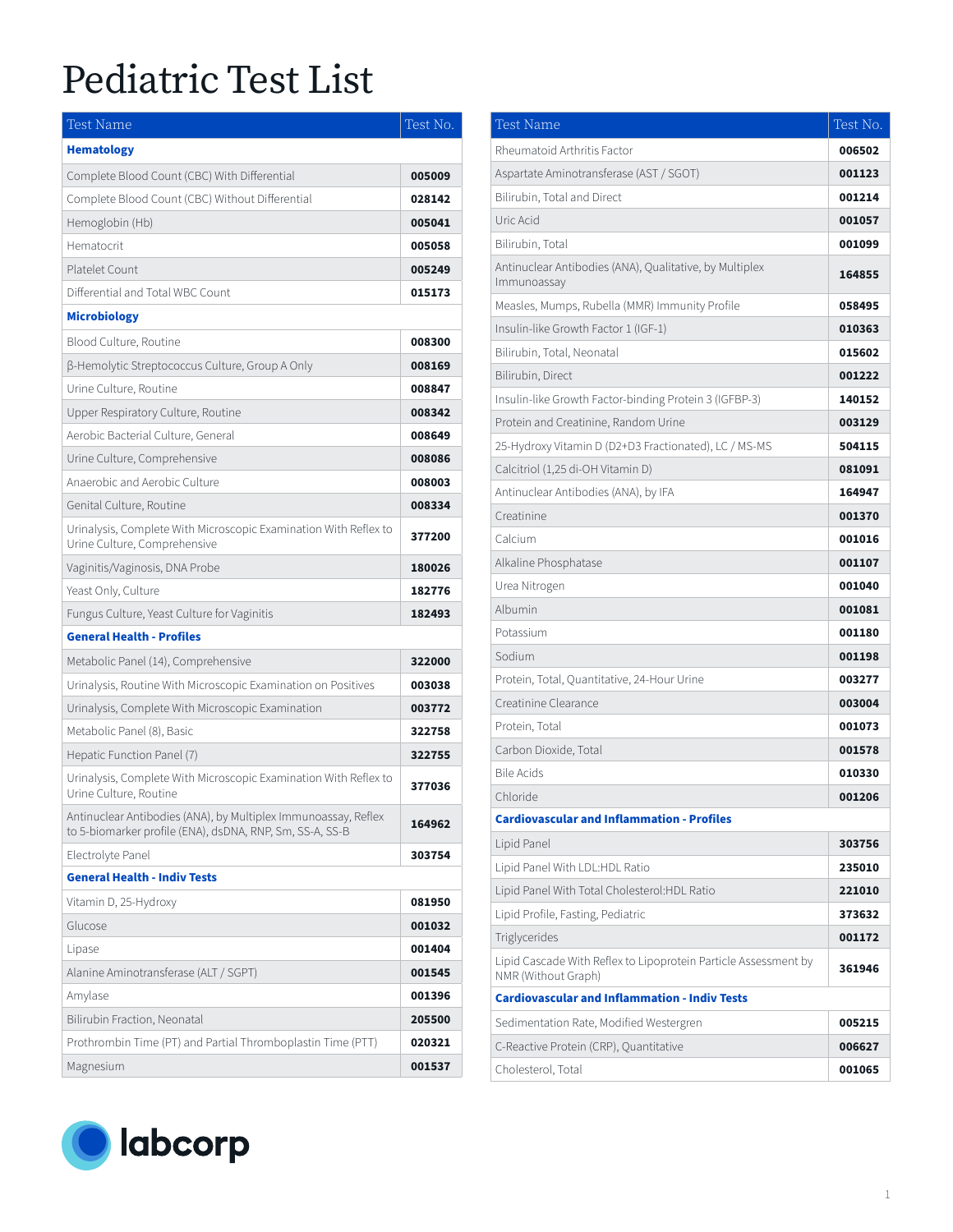| <b>Test Name</b>                                                                                                          | Test No. |
|---------------------------------------------------------------------------------------------------------------------------|----------|
| High-density Lipoprotein Cholesterol (HDL-C)                                                                              | 001925   |
| C-Reactive Protein (CRP), High Sensitivity (Cardiac Risk<br>Assessment)                                                   | 120766   |
| Lipid Profile With Non-HDL Cholesterol                                                                                    | 343925   |
| Homocyst(e)ine                                                                                                            | 706994   |
| Fibrinogen Activity                                                                                                       | 001610   |
| <b>Thyroid - Indiv Tests</b>                                                                                              |          |
| Thyroid-stimulating Hormone (TSH)                                                                                         | 004259   |
| Thyroxine (T4), Free, Direct                                                                                              | 001974   |
| Thyroxine (T4)                                                                                                            | 001149   |
| Triiodothyronine (T3)                                                                                                     | 002188   |
| Thyroid Peroxidase (TPO) Antibodies                                                                                       | 006676   |
| Triiodothyronine (T3), Free                                                                                               | 010389   |
| Thyroid Antibodies                                                                                                        | 006684   |
| Creatine Kinase (CK), Total                                                                                               | 001362   |
| T3 Uptake                                                                                                                 | 001156   |
| Thyroglobulin Antibody                                                                                                    | 006685   |
| Thyroxine (T4), Free, Dialysis / Mass Spectrometry (Endocrine<br>Sciences)                                                | 501902   |
| Thyroid-stimulating Hormone (TSH) in Pregnancy                                                                            | 004593   |
| <b>Thyroid - Profiles</b>                                                                                                 |          |
| Thyroid-stimulating Hormone (TSH) and Free T4                                                                             | 224576   |
| Thyroid Panel With TSH                                                                                                    | 000620   |
| Thyroid Cascade Profile                                                                                                   | 330015   |
| Thyroxine (T4) and Thyroid-stimulating Hormone (TSH)                                                                      | 024026   |
| Thyroid Panel                                                                                                             | 000455   |
| Thyroid Profile II, Comprehensive                                                                                         | 027011   |
| <b>Lead Testing</b>                                                                                                       |          |
| Lead, Venous Blood Pediatric                                                                                              | 717009   |
| Lead, Capillary (Fingerstick) Blood Pediatric                                                                             | 717016   |
| Lead, Blood, Filter Paper                                                                                                 | 791280   |
| <b>Diabetes</b>                                                                                                           |          |
| Hemoglobin (Hb) A1c                                                                                                       | 001453   |
| Insulin                                                                                                                   | 004333   |
| Glucose, Plasma                                                                                                           | 001818   |
| Hemoglobin (Hb) A1c With eAG                                                                                              | 102525   |
| Albumin / Creatinine Ratio, Random Urine                                                                                  | 140285   |
| Glucose Tolerance Test (GTT), Two-hour (Oral WHO Protocol)                                                                | 101200   |
| <b>NuSwab Testing - STD Profiles</b>                                                                                      |          |
| Chlamydia / Gonococcus, NAA                                                                                               | 183194   |
| Chlamydia trachomatis, Neisseria gonorrhoeae, and Trichomonas<br>vaginalis, NAA                                           | 183160   |
| Chlamydia / Gonococcus, NAA With Confirmation                                                                             | 183616   |
| Chlamydia trachomatis, Neisseria gonorrhoeae, Trichomonas<br>vaginalis, and Herpes Simplex Virus (HSV) Types 1 and 2, NAA | 188070   |

| Test Name                                                                     | Test No. |
|-------------------------------------------------------------------------------|----------|
| <b>NuSwab Testing - Vaginitis Profiles</b>                                    |          |
| Vaginitis Plus (VG+), NuSwab®                                                 | 180021   |
| Vaginitis (VG), NuSwab®                                                       | 180039   |
| Bacterial Vaginosis and Candida, NAA, NuSwab®                                 | 180043   |
| Vaginitis Plus (VG+) With Candida (Six Species), NuSwab®                      | 180068   |
| <b>NuSwab Testing - Other Tests</b>                                           |          |
| Chlamydia trachomatis, NAA                                                    | 188078   |
| Trichomonas vaginalis, NAA                                                    | 188052   |
| Neisseria gonorrhoeae, NAA                                                    | 188086   |
| Bacterial Vaginosis, NAA                                                      | 180060   |
| <b>Anemia and Hemoglobin</b>                                                  |          |
| Ferritin                                                                      | 004598   |
| Iron and Total Iron-binding Capacity (TIBC)                                   | 001321   |
| Vitamin B12 and Folates                                                       | 000810   |
| Hemoglobinopathy Fractionation Profile                                        | 121679   |
| Reticulocyte Count                                                            | 005280   |
| Vitamin B12                                                                   | 001503   |
| Hemoglobin (Hb) Solubility                                                    | 005223   |
| Iron                                                                          | 001339   |
| Hemoglobin (Hb) Solubility With Reflex to Hemoglobin<br>Fractionation, Blood  | 005330   |
| Anemia Profile B                                                              | 042077   |
| <b>Infectious Disease - EBV</b>                                               |          |
| Epstein-Barr Virus (EBV) Acute Infection Antibodies Profile                   | 216655   |
| Mononucleosis Test, Qualitative                                               | 006189   |
| Epstein-Barr Virus (EBV) Antibodies to Viral Capsid Antigen (VCA),<br>IgM     | 096735   |
| Epstein-Barr Virus (EBV) Antibodies to Viral Capsid Antigen (VCA),<br>IgG     | 096230   |
| <b>Infectious Disease - Hepatitis</b>                                         |          |
| Hepatitis B Surface Antigen (HBsAg) Screen, Qualitative                       | 006510   |
| Hepatitis B Surface Antibody, Qualitative                                     | 006395   |
| Hepatitis Panel, Acute                                                        | 322744   |
| Hepatitis C Virus (HCV) Antibody                                              | 140659   |
| Hepatitis B Surface Antibody, Quantitative                                    | 006530   |
| Hepatitis C Virus (HCV) Antibody With Reflex for HCV Antibody<br>Verification | 144065   |
| Hepatitis A Antibody, IgM                                                     | 006734   |
| Hepatitis B Core Antibody, IgM                                                | 016881   |
| <b>Infectious Disease - Herpes Simplex Virus</b>                              |          |
| Epstein-Barr Virus (EBV) Acute Infection Antibodies Profile                   | 216655   |
| Herpes Simplex Virus (HSV) Culture and Typing                                 | 008250   |
| Herpes Simplex Virus (HSV) Type 1-Specific Antibodies, IgG                    | 164897   |
| Herpes Simplex Virus (HSV) Types 1 and 2, NAA                                 | 188056   |
| <b>Infectious Disease - HIV</b>                                               |          |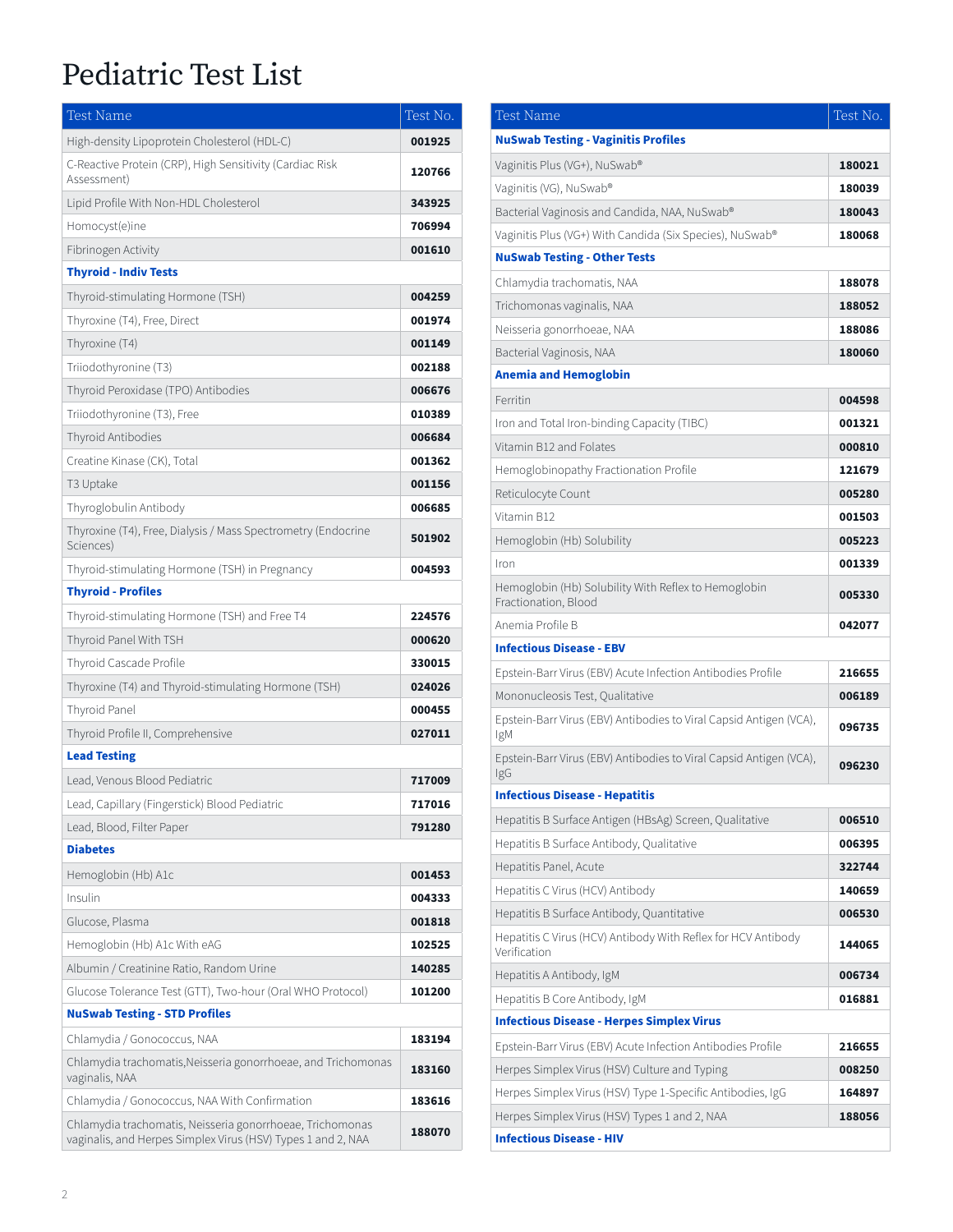| Test Name                                                                                                                                                         | Test No. |
|-------------------------------------------------------------------------------------------------------------------------------------------------------------------|----------|
| Human Immunodeficiency Virus 1 / 0 / 2 (HIV-1 / 0 / 2) Antigen<br>/ Antibody (Fourth Generation) Preliminary Test With Cascade<br>Reflex to Supplementary Testing | 083935   |
| <b>Infectious Disease - HPV</b>                                                                                                                                   |          |
| Human Papillomavirus (HPV) High-risk DNA Detection                                                                                                                | 507301   |
| Human Papillomavirus (HPV) High- and Low-risk DNA Detection                                                                                                       | 500306   |
| Human Papillomavirus (HPV) (Aptima®) With Reflex to HPV<br>Genotypes 16 and 18,45                                                                                 | 507805   |
| <b>Infectious Disease - Influenza</b>                                                                                                                             |          |
| Influenza A and B, Direct Immunoassay                                                                                                                             | 186064   |
| Influenza A and B, Real-time RT-PCR                                                                                                                               | 186221   |
| <b>Infectious Disease - Other Tests</b>                                                                                                                           |          |
| 2019 Novel Coronavirus (COVID-19) with Influenza A, Influenza B<br>and Respiratory Syncytial Virus, NAA                                                           | 140140   |
| Varicella Zoster Virus (VZV) Antibodies, IgG                                                                                                                      | 096206   |
| Cytomegalovirus (CMV) Antibodies, Qualitative, IgM                                                                                                                | 096727   |
| Cytomegalovirus (CMV) Antibodies, IgG                                                                                                                             | 006494   |
| Rubella Antibodies, IgG                                                                                                                                           | 006197   |
| Parvovirus B19 (Human), IgG, IgM                                                                                                                                  | 163303   |
| Varicella Zoster Virus (VZV) Antibodies, Quantitative, IgM                                                                                                        | 096776   |
| Toxoplasma gondii Antibodies, IgG                                                                                                                                 | 006478   |
| Rubella Antibodies, IgM                                                                                                                                           | 096537   |
| Toxoplasma gondii Antibodies, IgM                                                                                                                                 | 096651   |
| <b>Infectious Disease - Respiratory</b>                                                                                                                           |          |
| Bordetella pertussis and Bordetella parapertussis, Real-time DNA<br><b>PCR</b>                                                                                    | 138677   |
| Mycoplasma pneumoniae Antibodies, IgG, IgM                                                                                                                        | 163758   |
| Respiratory Syncytial Virus (RSV), Immunoassay                                                                                                                    | 014548   |
| <b>Infectious Disease - Syphilis</b>                                                                                                                              |          |
| Rapid Plasma Reagin (RPR), Qualitative Test                                                                                                                       | 006072   |
| Rapid Plasma Reagin (RPR) Test With Reflex to Quantitative RPR<br>and Confirmatory Treponema pallidum Antibodies                                                  | 012005   |
| Treponema pallidum (Syphilis) Screening Cascade                                                                                                                   | 082345   |
| <b>Infectious Disease - Zika</b>                                                                                                                                  |          |
| Zika Virus Comprehensive Profile, NAA, Serum and Urine                                                                                                            | 139600   |
| Zika Virus, IgM, Serum                                                                                                                                            | 163049   |
| TВ                                                                                                                                                                |          |
| QuantiFERON-TB Gold Plus                                                                                                                                          | 182879   |
| <b>Gastrointestinal</b>                                                                                                                                           |          |
| Stool Culture                                                                                                                                                     | 008144   |
| Ova and Parasites Examination                                                                                                                                     | 008623   |
| Celiac Antibodies tTG IgA, EMA IgA, Total IgA With Reflex to tTG IgG                                                                                              | 165142   |
| Tissue Transglutaminase (tTG), IgA                                                                                                                                | 164640   |
| Helicobacter pylori Stool Antigen                                                                                                                                 | 180764   |
| Celiac Antibodies Profile tTG IgA, tTG IgG, DGP IgA, DGP IgG, EMA<br>IgA, and Total IgA                                                                           | 165126   |

| <b>Test Name</b>                                                               | Test No. |
|--------------------------------------------------------------------------------|----------|
| Clostridium difficile Toxins A and B, EIA                                      | 086207   |
| Calprotectin, Fecal                                                            | 123255   |
| Giardia lamblia, Direct Detection EIA                                          | 182204   |
| Giardia lamblia, EIA and Ova and Parasites Examination                         | 188110   |
| Tissue Transglutaminase (tTG), IgG                                             | 164988   |
| Helicobacter pylori Urea Breath Test                                           | 180836   |
| White Blood Cells (WBC), Stool                                                 | 008656   |
| Helicobacter pylori Antibodies, IgA, IgG, IgM                                  | 163683   |
| Endomysial Antibody IgA                                                        | 164996   |
| Celiac Antibodies Profile tTG IgA, tTG IgG, DGP IgA, DGP IgG, and<br>Total IgA | 164010   |
| Inflammatory Bowel Disease (IBD) Profile                                       | 164830   |
| <b>Allergy</b>                                                                 |          |
| Allergens With Total IgE, Respiratory IgE Area 1                               | 602627   |
| Allergens With Total IgE, Respiratory IgE Area 2                               | 602628   |
| Allergens With Total IgE, Respiratory IgE Area 3                               | 602629   |
| Allergens With Total IgE, Respiratory IgE Area 4                               | 606599   |
| Allergens With Total IgE, Respiratory IgE Area 5                               | 602632   |
| Allergens With Total IgE, Respiratory IgE Area 6                               | 602633   |
| Allergens With Total IgE, Respiratory IgE Area 7                               | 602634   |
| Allergens With Total IgE, Respiratory IgE Area 8                               | 602635   |
| Allergens With Total IgE, Respiratory IgE Area 9                               | 602639   |
| Allergens With Total IgE, Respiratory IgE Area 10                              | 602640   |
| Allergens With Total IgE, Respiratory IgE Area 11                              | 602641   |
| Allergens With Total IgE, Respiratory IgE Area 12                              | 603719   |
| Allergens With Total IgE, Respiratory IgE Area 13                              | 602643   |
| Allergens With Total IgE, Respiratory IgE Area 14                              | 602644   |
| Allergens With Total IgE, Respiratory IgE Area 15                              | 602638   |
| Allergens With Total IgE, Respiratory IgE Area 16                              | 602645   |
| Allergens With Total IgE, Respiratory IgE Area 17                              | 602985   |
| Allergens With Total IgE, Respiratory IgE Area 18                              | 602986   |
| Allergens With Total IgE, Respiratory IgE Area 19                              | 606600   |
| Allergens With Total IgE, Respiratory IgE Area 20                              | 606601   |
| Allergen Profile, Food - Nuts                                                  | 671926   |
| Immunoglobulin A, Quantitative                                                 | 001784   |
| Allergen Profile, Food                                                         | 602989   |
| Allergen Profile, Food-Basic                                                   | 648014   |
| Immunoglobulin E, Total                                                        | 002170   |
| Allergen Profile, Food IgE With Component Reflexes                             | 603834   |
| Peanut                                                                         | 602451   |
| Allergen Profile Plus, IgE (Pediatric)                                         | 602988   |
| Allergen Profile, Food-Basic                                                   | 648014   |
| Pistachio Nut                                                                  | 602486   |
| Almond                                                                         | 602479   |